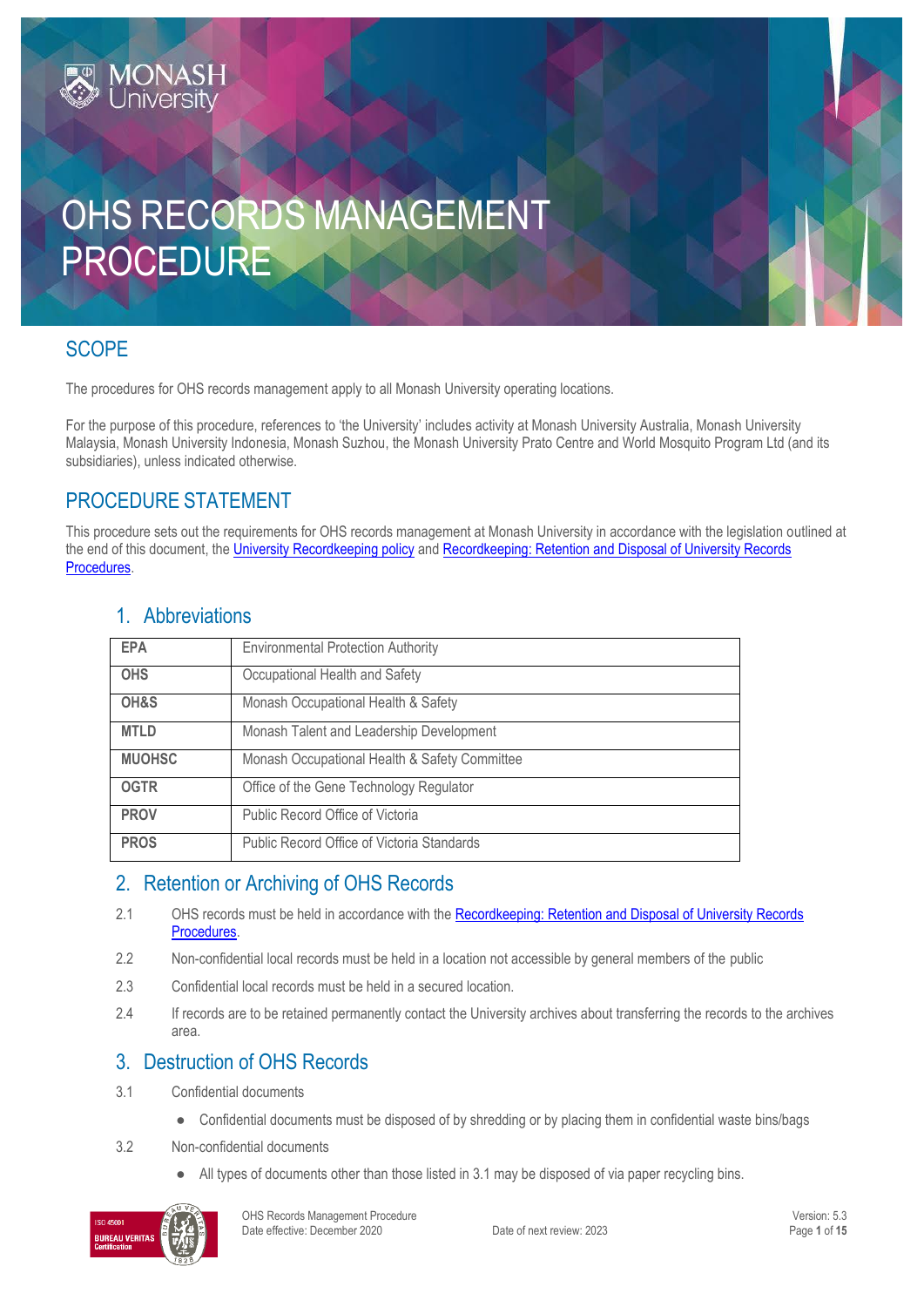# 4. OHS Records Management at Monash University

A summary of the requirements for OHS records management is provided in the tables below.

#### 4.1 **Records to be retained in the Safety and Risk Analysis Hub (SARAH)**

| <b>Records</b>                 | Name                                               | <b>Description</b>                                                                                                                                                                                                                                                                                                                                                   | <b>Required</b><br><b>Retention</b><br><b>Period</b> | <b>Monash</b><br><b>University</b><br><b>Disposal</b><br>class | <b>Authority</b><br><b>Disposition</b><br><b>Class</b> | <b>Monash OHS</b><br><b>Reference</b><br><b>Document</b> | <b>Disposition Rules</b>                                                                                                        | <b>Comments</b>                                                |
|--------------------------------|----------------------------------------------------|----------------------------------------------------------------------------------------------------------------------------------------------------------------------------------------------------------------------------------------------------------------------------------------------------------------------------------------------------------------------|------------------------------------------------------|----------------------------------------------------------------|--------------------------------------------------------|----------------------------------------------------------|---------------------------------------------------------------------------------------------------------------------------------|----------------------------------------------------------------|
| Hazard and<br>incident reports | Incidents<br>resulting in<br>death                 | Accident/incident reports and supporting<br>documentation for incidents where death of an<br>employee or contractor has occurred as the result<br>of an injury in the workplace or while travelling for<br>employment purposes; or where the death of a<br>visitor has occurred as the result of an incident on<br>university premises. Includes accident registers. | Permanent                                            | 08.4.1                                                         | <b>PROS 07/01</b><br>11.1.1                            | Managing<br>Hazards and<br>Incidents<br>Procedure        | <b>Permanent Archive</b><br>after administrative<br>use is concluded.                                                           | Records are<br>automatically<br>stored on the<br>SARAH system. |
| Hazard and<br>incident reports | Serious<br>Accidents and<br>Incidents              | Accident/incident reports and supporting<br>documentation for dangerous occurrences and<br>incidents where serious personal injury and<br>incapacity of an employee, contractor or visitor<br>has occurred as a result of an incident within the<br>university, or while travelling for university<br>purposes. Includes accident registers                          | 50 Years                                             | 08.4.2                                                         | PROS 07/01<br>11.1.2                                   | Managing<br>Hazards and<br>Incidents<br>Procedure        | Destroy 50 years<br>after accident or<br>incident occurred.                                                                     | Records are<br>automatically<br>stored on the<br>SARAH system. |
| Hazard and<br>incident reports | Incidents less<br>serious                          | Accident/incident reports and supporting<br>documentation for incidents which do not result in<br>serious injury to an employee, contractor or<br>visitor, and do not involve compensation claims.                                                                                                                                                                   | 7 Years after<br>accident/<br>incident<br>occurred   | 08.4.3                                                         | <b>PROS 07/01</b><br>$11.1.1 - 11.1.5$                 | Managing<br>Hazards and<br>Incidents<br>Procedure        | Destroy 7 years<br>after all action is<br>completed<br>provided the<br>individuals involved<br>have reached 25<br>years of age. | Records are<br>automatically<br>stored on the<br>SARAH system. |
| <b>Risk</b><br>assessments     | OHS risk<br>management -<br>monitoring<br>required | Records documenting the risk management of all<br>OHS hazards, including hazardous substances<br>detailed in OHS regulations, where risk<br>assessments indicate a risk to the health of                                                                                                                                                                             | 100 years<br>after last<br>action                    | 08.5.2                                                         | PROS 07/01<br>11.12.1                                  | <b>OHS Risk</b><br>Management<br>Procedure               | Destroy 100 years<br>after date of last<br>action.                                                                              | Records are<br>automatically<br>stored on the<br>SARAH system. |

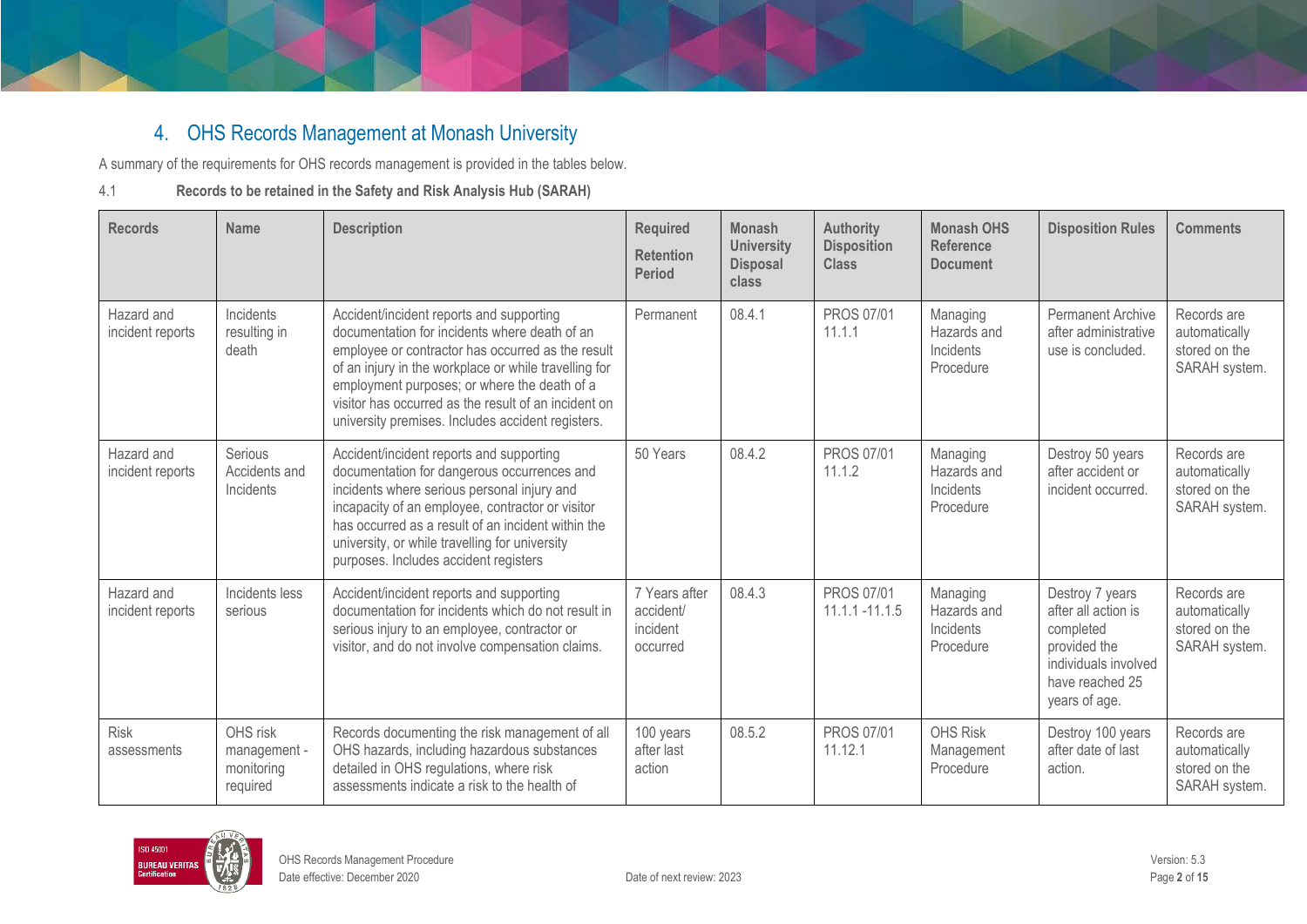|                            |                                                       | employees and where health surveillance and/or<br>monitoring of employees is necessary.                                                                                                  |                                  |        |                              |                                            |                                        |                                                                |
|----------------------------|-------------------------------------------------------|------------------------------------------------------------------------------------------------------------------------------------------------------------------------------------------|----------------------------------|--------|------------------------------|--------------------------------------------|----------------------------------------|----------------------------------------------------------------|
| <b>Risk</b><br>assessments | OHS risk<br>management -<br>no monitoring<br>reauired | Records documenting the risk management of<br>OHS hazards where risk assessments indicate no<br>risk to the employees and where no health<br>surveillance and/or monitoring is required. | 30 years<br>after last<br>action | 08.5.3 | <b>PROS 07/01</b><br>11.12.2 | <b>OHS Risk</b><br>Management<br>Procedure | Destroy 30 years<br>after last action. | Records are<br>automatically<br>stored on the<br>SARAH system. |

#### 4.2 **Records to be kept by academic/administrative units**

| <b>Records</b>                                                                                                               | <b>Name</b>                   | <b>Description</b>                                                                                                                                               | <b>Retention</b><br><b>Period</b>          | <b>Monash</b><br><b>University</b><br><b>Disposal</b><br>class | <b>Authority</b><br><b>Disposition</b><br><b>Class</b> | <b>Monash OHS</b><br><b>Reference</b><br><b>Document</b>      | <b>Disposition Rules</b>                                      | <b>Further</b><br><b>Comment</b>                                                                                                                    |
|------------------------------------------------------------------------------------------------------------------------------|-------------------------------|------------------------------------------------------------------------------------------------------------------------------------------------------------------|--------------------------------------------|----------------------------------------------------------------|--------------------------------------------------------|---------------------------------------------------------------|---------------------------------------------------------------|-----------------------------------------------------------------------------------------------------------------------------------------------------|
| Minutes of local<br>OHS committee<br>meetings                                                                                | OHS reviews                   | Records documenting the review and monitoring<br>of OHS programs and operations. Includes<br>documents establishing the review, final report<br>and action plan. | 10 years                                   | 08.1.1                                                         | <b>PROS 07/01</b><br>11.9.2                            | OHS Roles.<br>Responsibilities<br>and Committees<br>Procedure | Destroy 10 years<br>after review has<br>occurred.             | Saved into TRIM<br>when no longer<br>required in unit.                                                                                              |
| Minutes of OHS<br>consultation<br>meetings (eg,<br>regarding<br>changes to the<br>workplace,<br>construction,<br>renovation) | Regulatory<br>compliance      | Records documenting compliance with provisions<br>of the OHS Acts and regulations.                                                                               | 7 Years                                    | 08.1.4                                                         | <b>PROS 07/01</b><br>11.6.1                            | <b>OHS</b><br>Consultation<br>Procedure                       | Destroy 7 years<br>after administrative<br>use is concluded.  | Master set of<br>minutes to be<br>saved into TRIM<br>when no longer<br>required in unit.<br>Copies can be<br>destroyed when<br>no longer<br>needed. |
| Provisional<br>improvement<br>notices issued by<br>Health and<br>Safety<br>Representatives                                   | Non-<br>compliance<br>notices | Non-compliance notices issued under OHS<br>legislation.                                                                                                          | 10 years                                   | 08.1.6                                                         | <b>PROS 07/01</b><br>11.6.3                            | Health & Safety<br>issue resolution<br>procedure              | Destroy 10 years<br>after administrative<br>use is concluded  | Save notice into<br>TRIM.                                                                                                                           |
| Training records<br>of OHS training<br>provided by                                                                           | Regulatory<br>compliance      | Records documenting compliance with provisions<br>of the OHS Acts and regulations                                                                                | 7 years, or<br>for as long as<br>the staff | 08.1.4                                                         | PROS 07/01<br>11.6.1                                   | OHS Induction &<br>Training at                                | Destroy 7 years<br>after administrative<br>use has concluded. |                                                                                                                                                     |

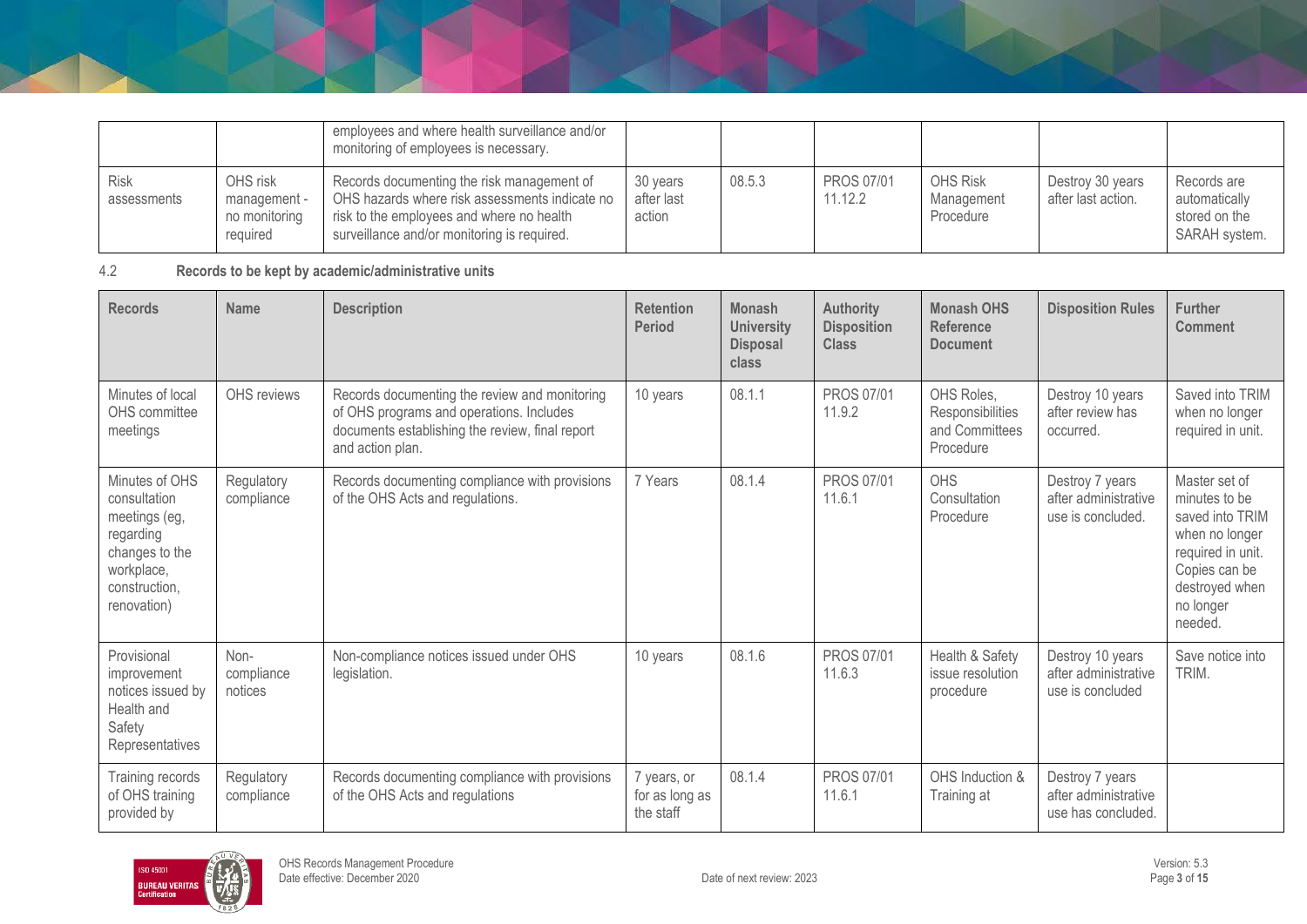| academic/admini<br>strative unit.<br>including:                                                                                                  |                          |                                                                                                                                                                                                                                                              | member is<br>employed |        |                                                          | Monash<br>University                |                                                              |  |
|--------------------------------------------------------------------------------------------------------------------------------------------------|--------------------------|--------------------------------------------------------------------------------------------------------------------------------------------------------------------------------------------------------------------------------------------------------------|-----------------------|--------|----------------------------------------------------------|-------------------------------------|--------------------------------------------------------------|--|
| • Attendees and<br>$\bullet$ Short<br>description of<br>training<br>content                                                                      |                          |                                                                                                                                                                                                                                                              |                       |        |                                                          |                                     |                                                              |  |
| Records of<br>completion of<br>workplace<br>inspections                                                                                          | Routine<br>inspections   | Records documenting routine OHS inspections<br>carried out by WorkCover Victoria as a result of a<br>planned program or safety dispute in the<br>workplace; and other routine inspections of work<br>sites. Includes inspections of hazardous<br>substances. | 10 years              | 08.1.2 | PROS 07/01<br>11.8.2 & 11.8.3                            | <b>OHS Monitoring</b><br>Procedure  | Destroy 10 years<br>after administrative<br>use is concluded |  |
| Records of<br>audits, including:<br>• Self-audits<br>• Internal audits<br>• External audits<br>• Certification<br>audits                         | Audits                   | Records documenting the planning and conduct of<br>external and internal audits relating to the OHS<br>function. Includes copy of final report and records<br>documenting changes to procedures as a result of<br>an audit.                                  | 7 years               | 08.1.3 | <b>PROS 07/01</b><br>11.4.1                              | <b>OHS Audit</b><br>Procedure       | Destroy 7 years<br>after audit<br>undertaken                 |  |
| Records of<br>corrective actions<br>taken and<br>controls used to<br>address system<br>or procedural<br>deficiencies and<br>non-<br>conformances | Audits                   | Records documenting the planning and conduct of<br>external and internal audits relating to the OHS<br>function. Includes copy of final report and records<br>documenting changes to procedures as a result of<br>an audit.                                  | 7 years               | 08.1.3 | PROS 07/01<br>11.4.1                                     | <b>OHS Audit</b><br>Procedure       | Destroy 7 years<br>after audit<br>undertaken                 |  |
| Records of<br>Persons who<br>worked with a<br>Scheduled<br>Carcinogenic<br>substance                                                             | Regulatory<br>Compliance | Records documenting compliance with provisions<br>of the OHS regulations.                                                                                                                                                                                    | 30 years              | N/A    | <b>OHS</b><br>Regulations<br>2017<br>Regulation<br>175,3 | <b>Using Chemicals</b><br>Procedure |                                                              |  |

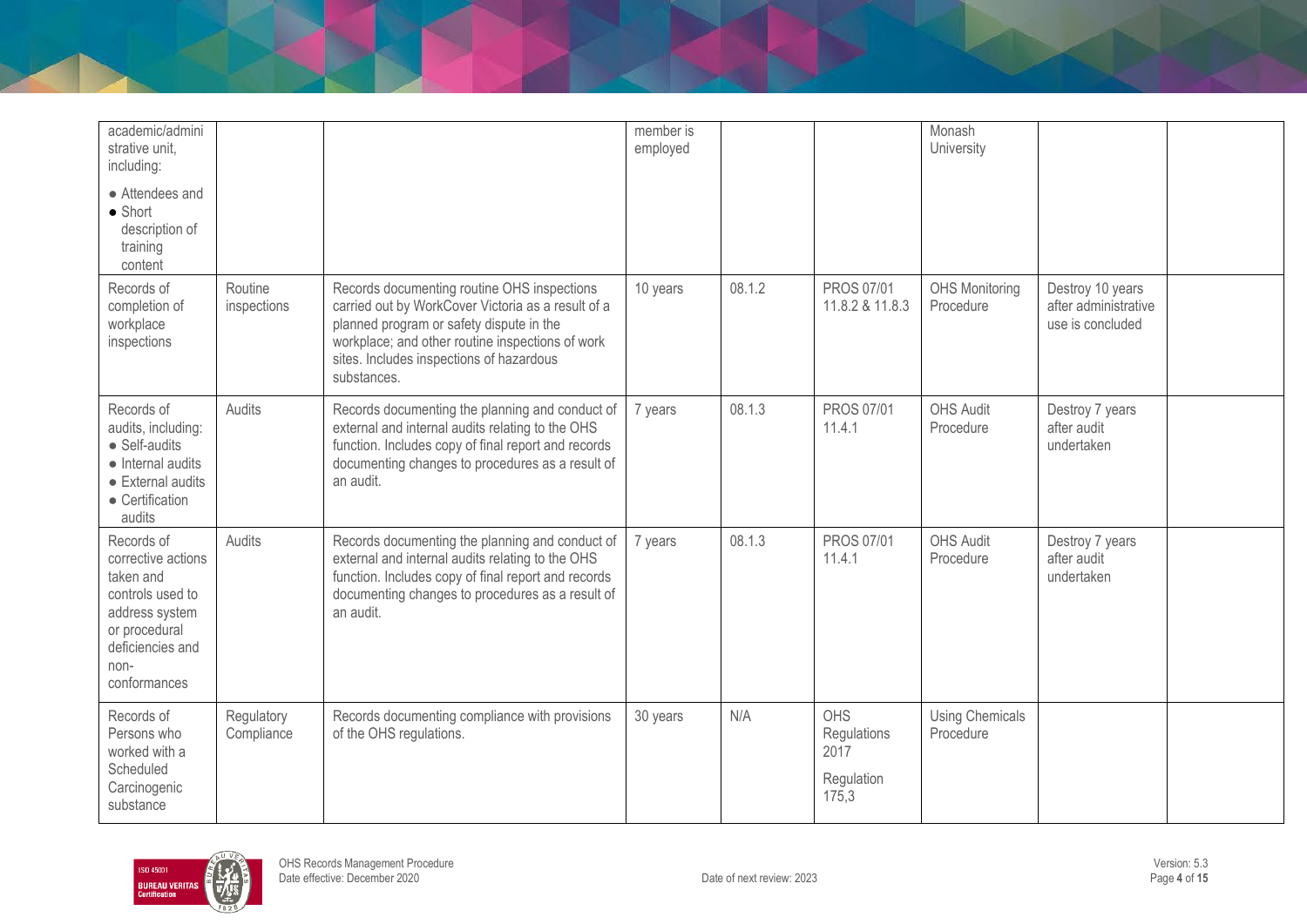| Poisons Control<br>Plan (PCP)                                                                                  | Regulatory<br>compliance                 | Records documenting compliance with provisions<br>of the OHS Acts and regulations.                 | Reviewed<br>annually at<br>time of permit<br>renewal<br>Records of<br>review to be<br>retained for<br>the life of the<br>PCP (and not<br>less than<br>three years)<br>7 Years | 08.1.4 | <b>PROS 07/01</b><br>11.6.1 | Purchase and<br>Storage of<br>Scheduled<br>Poisons poster | Destroy 7 years<br>after administrative<br>use is concluded.  |  |
|----------------------------------------------------------------------------------------------------------------|------------------------------------------|----------------------------------------------------------------------------------------------------|-------------------------------------------------------------------------------------------------------------------------------------------------------------------------------|--------|-----------------------------|-----------------------------------------------------------|---------------------------------------------------------------|--|
| Laboratory,<br>academic/<br>administrative<br>unit records of<br>purchases of<br>lonising radiation<br>sources | Monitoring of<br>hazardous<br>substances | Records documenting environmental monitoring<br>of hazardous substances listed in OHS legislation. | 10 years                                                                                                                                                                      | 08.3.1 | <b>PROS 07/01</b><br>11.6.4 | Using lonising<br>Radiation<br>Procedure                  | Destroy 10 years<br>after administrative<br>use is concluded. |  |
| Surveys of<br>laboratories for<br>Ionising radiation<br>contamination                                          | Monitoring of<br>hazardous<br>substances | Records documenting environmental monitoring<br>of hazardous substances listed in OHS legislation. | 10 years                                                                                                                                                                      | 08.3.1 | <b>PROS 07/01</b><br>11.6.4 | Using lonising<br>Radiation<br>procedure                  | Destroy 10 years<br>after administrative<br>use is concluded. |  |

#### 4.3 **Records to be kept by Buildings & Property Division (Projects, Planning & Services)**

| <b>Records</b>                   | <b>Name</b>                | <b>Description</b>                                                                                                                                 | <b>Retention</b><br><b>Period</b> | <b>Monash</b><br><b>University</b><br><b>Disposal</b><br><b>Class</b> | <b>Authority</b><br><b>Disposal</b><br>Class/<br>Requirement | <b>Monash OHS</b><br><b>Reference</b><br><b>Document</b> | <b>Disposition Rules</b>                             | <b>Further</b><br>comment |
|----------------------------------|----------------------------|----------------------------------------------------------------------------------------------------------------------------------------------------|-----------------------------------|-----------------------------------------------------------------------|--------------------------------------------------------------|----------------------------------------------------------|------------------------------------------------------|---------------------------|
| Contractor<br>registration forms | Engagement of<br>suppliers | Records relating to the engagement and use of<br>contractors, suppliers and service providers.<br>Includes registers of contractors and suppliers. | vears                             | 05.2.4                                                                | <b>PROS 07/01</b><br>3.2.1                                   | <b>Contractor OHS</b><br>management<br>Procedure         | Destroy 7 years<br>after terms of<br>contract expire |                           |

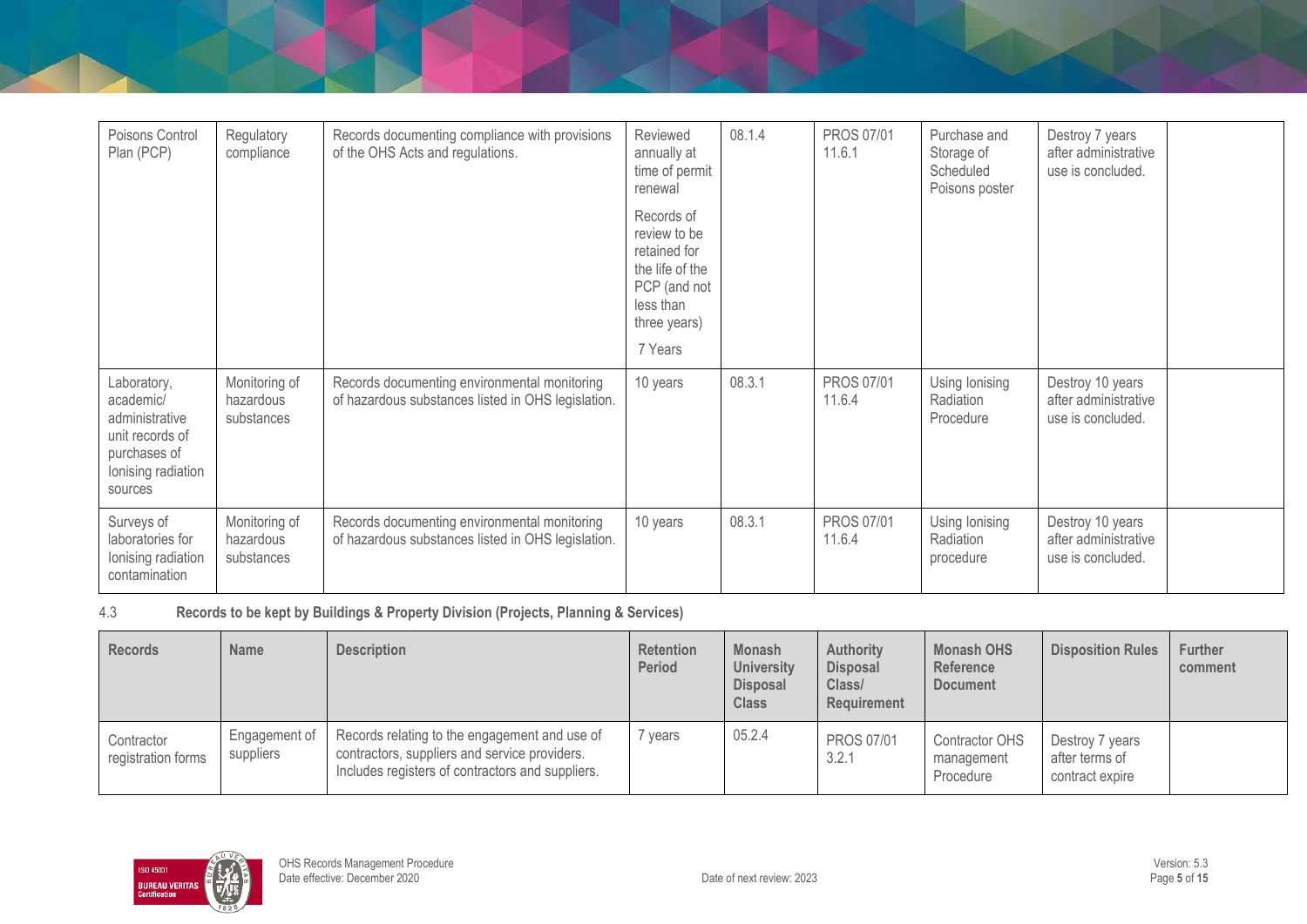| Certificates of<br>currency of<br>contractors, e.g.<br>workers<br>compensation,<br>public liability,<br>professional<br>indemnity | Engagement of<br>suppliers | Records relating to the engagement and use of<br>contractors, suppliers and service providers.<br>Includes registers of contractors and suppliers. | 7 years | 05.2.4 | PROS 07/01<br>3.2.1         | <b>Contractor OHS</b><br>management<br>Procedure | Destroy 7 years<br>after terms of<br>contract expire         |  |
|-----------------------------------------------------------------------------------------------------------------------------------|----------------------------|----------------------------------------------------------------------------------------------------------------------------------------------------|---------|--------|-----------------------------|--------------------------------------------------|--------------------------------------------------------------|--|
| <b>Contractor OHS</b><br>induction records                                                                                        | Engagement of<br>suppliers | Records relating to the engagement and use of<br>contractors, suppliers and service providers.<br>Includes registers of contractors and suppliers. | 7 years | 05.2.4 | <b>PROS 07/01</b><br>3.2.1  | <b>Contractor OHS</b><br>management<br>Procedure | Destroy 7 years<br>after terms of<br>contract expire         |  |
| Evidence of<br>contractor<br>competency<br>(trade or<br>academic<br>references)                                                   | Engagement of<br>suppliers | Records relating to the engagement and use of<br>contractors, suppliers and service providers.<br>Includes registers of contractors and suppliers. | 7 years | 05.2.4 | <b>PROS 07/01</b><br>3.2.1  | <b>Contractor OHS</b><br>management<br>Procedure | Destroy 7 years<br>after terms of<br>contract expire         |  |
| Completed Job<br>Safety Analysis                                                                                                  | Engagement of<br>suppliers | Records relating to the engagement and use of<br>contractors, suppliers and service providers.<br>Includes registers of contractors and suppliers. | 7 years | 05.2.4 | <b>PROS 07/01</b><br>3.2.1  | <b>Contractor OHS</b><br>management<br>Procedure | Destroy 7 years<br>after terms of<br>contract expire.        |  |
| Completed work<br>permits                                                                                                         | Engagement of<br>suppliers | Records relating to the engagement and use of<br>contractors, suppliers and service providers.<br>Includes registers of contractors and suppliers. | 7 years | 05.2.4 | <b>PROS 07/01</b><br>3.2.1  | <b>Contractor OHS</b><br>management<br>Procedure | Destroy 7 years<br>after terms of<br>contract expire         |  |
| Cooling tower<br>registration, test,<br>inspection &<br>maintenance<br>records                                                    | Regulatory<br>compliance   | Records documenting compliance with provisions<br>of the OHS Acts and regulations.                                                                 | 7 years | 08.1.4 | <b>PROS 07/01</b><br>11.6.1 | <b>OHS Monitoring</b><br>Procedure               | Destroy 7 years<br>after administrative<br>use is concluded  |  |
| NATA test results<br>for fume<br>cupboards                                                                                        | Regulatory<br>compliance   | Records documenting compliance with provisions<br>of the OHS Acts and regulations.                                                                 | 7 years | 08.1.4 | <b>PROS 07/01</b><br>11.6.1 | <b>OHS Monitoring</b><br>Procedure               | Destroy 7 years aft<br>er administrative<br>use is concluded |  |

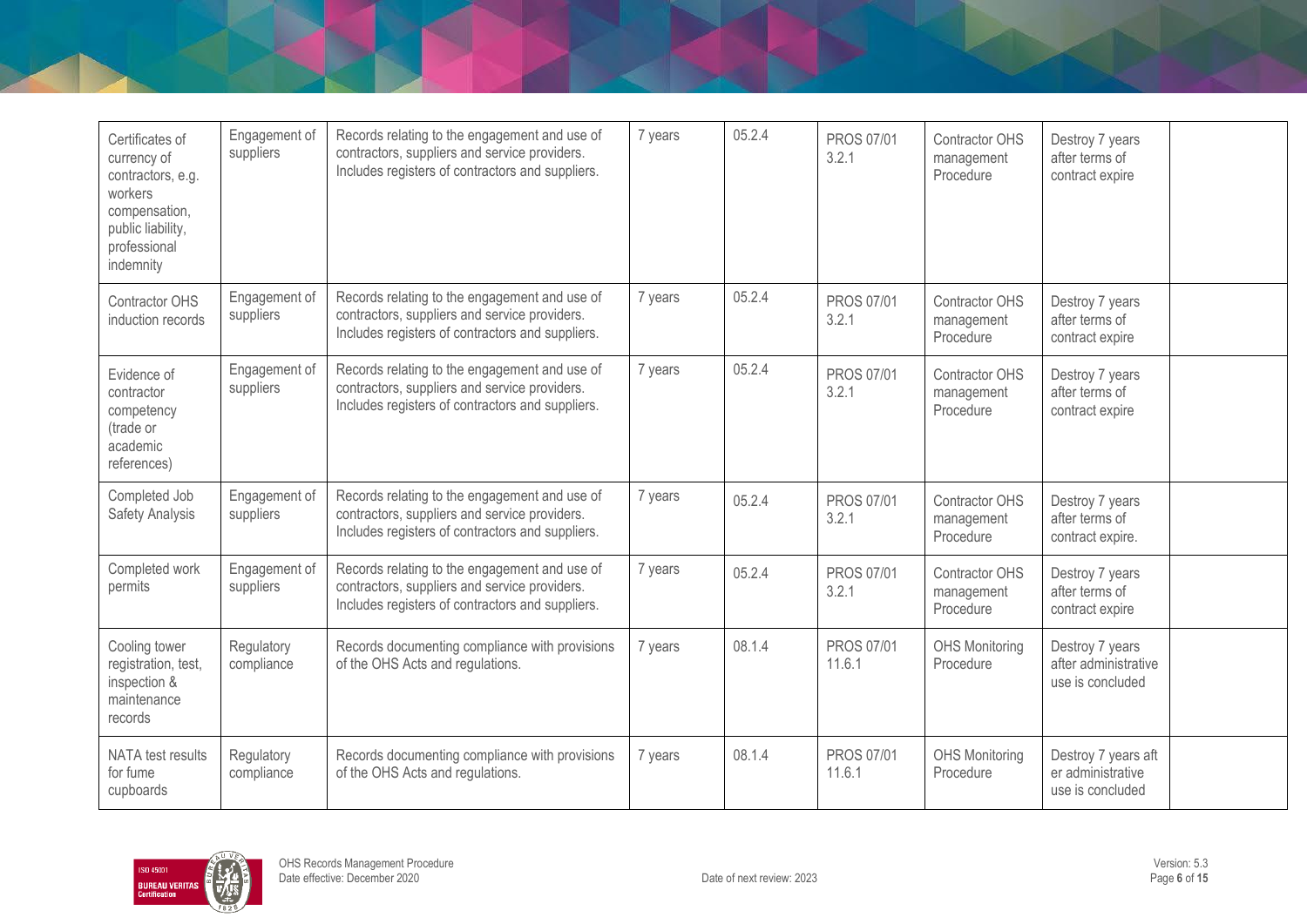| List of registered<br>plant and<br>equipment                                                                                        | Hazardous<br>equipment and<br>stores | Records documenting the storage of hazardous<br>equipment and stores within the university.<br>Includes records documenting location<br>management and stock control and identifying<br>substance properties and details of their condition. | 10      | 05.2.3 | <b>PROS 07/01</b><br>4.8.2  | <b>OHS Monitoring</b><br>Procedure      | Destroy 10 years<br>after action<br>completed               | List must be kept<br>current                                                                                                                                   |
|-------------------------------------------------------------------------------------------------------------------------------------|--------------------------------------|----------------------------------------------------------------------------------------------------------------------------------------------------------------------------------------------------------------------------------------------|---------|--------|-----------------------------|-----------------------------------------|-------------------------------------------------------------|----------------------------------------------------------------------------------------------------------------------------------------------------------------|
| Minutes of OHS<br>consultation<br>meetings, e.g. re<br>changes to work<br>place,<br>construction,<br>renovation and<br>maintenance. | Regulatory<br>compliance             | Records documenting compliance with provisions<br>of the OHS Acts and regulations.                                                                                                                                                           | 7 Years | 08.1.4 | <b>PROS 07/01</b><br>11.6.1 | <b>OHS</b><br>Consultation<br>Procedure | Destroy 7 years<br>after administrative<br>use is concluded | Master set of<br>minutes to be<br>scanned saved<br>into TRIM when<br>no longer<br>required in unit.<br>Copies can be<br>destroyed when<br>no longer<br>needed. |
| Copy of plans for<br>construction,<br>renovation and<br>maintenance and<br>correspondence<br>containing OHS<br>recommendations      | OHS advice                           | Records relating to the receipt and provision of<br>advice on the OHS function                                                                                                                                                               | 7 Years | 08.2.3 | <b>PROS 07/01</b><br>11.2.1 | <b>OHS</b><br>Consultation<br>procedure | Destroy 7 years<br>after administrative<br>use is concluded |                                                                                                                                                                |

4.4 **Records to be kept by Monash OH&S**

| <b>Records</b>                                                                 | <b>Name</b>                                        | <b>Description</b>                                                                                                                                                                                                                                                                  | <b>Retention</b><br>Period | <b>Monash</b><br><b>University</b><br><b>Disposal</b><br><b>Class</b> | <b>Authority</b><br><b>Disposal</b><br>Class/<br>requirement | <b>Monash OHS</b><br>Reference<br><b>Document</b> | <b>Disposition Rules</b>               | <b>Further</b><br><b>Comments</b> |
|--------------------------------------------------------------------------------|----------------------------------------------------|-------------------------------------------------------------------------------------------------------------------------------------------------------------------------------------------------------------------------------------------------------------------------------------|----------------------------|-----------------------------------------------------------------------|--------------------------------------------------------------|---------------------------------------------------|----------------------------------------|-----------------------------------|
| Results of<br>monitoring and<br>measurement<br>programs,<br>corrective actions | OHS risk<br>management -<br>monitoring<br>required | Records documenting the risk management of all<br>OHS hazards, including hazardous substances<br>detailed in OHS regulations, where risk<br>assessments indicate a risk to the health of<br>employees and where health surveillance and/or<br>monitoring of employees is necessary. | 100 Years                  | 08.5.2                                                                | <b>PROS 07/01</b><br>11.12.1                                 | <b>OHS Monitoring</b><br>Procedure                | Destroy 100 years<br>after last action |                                   |

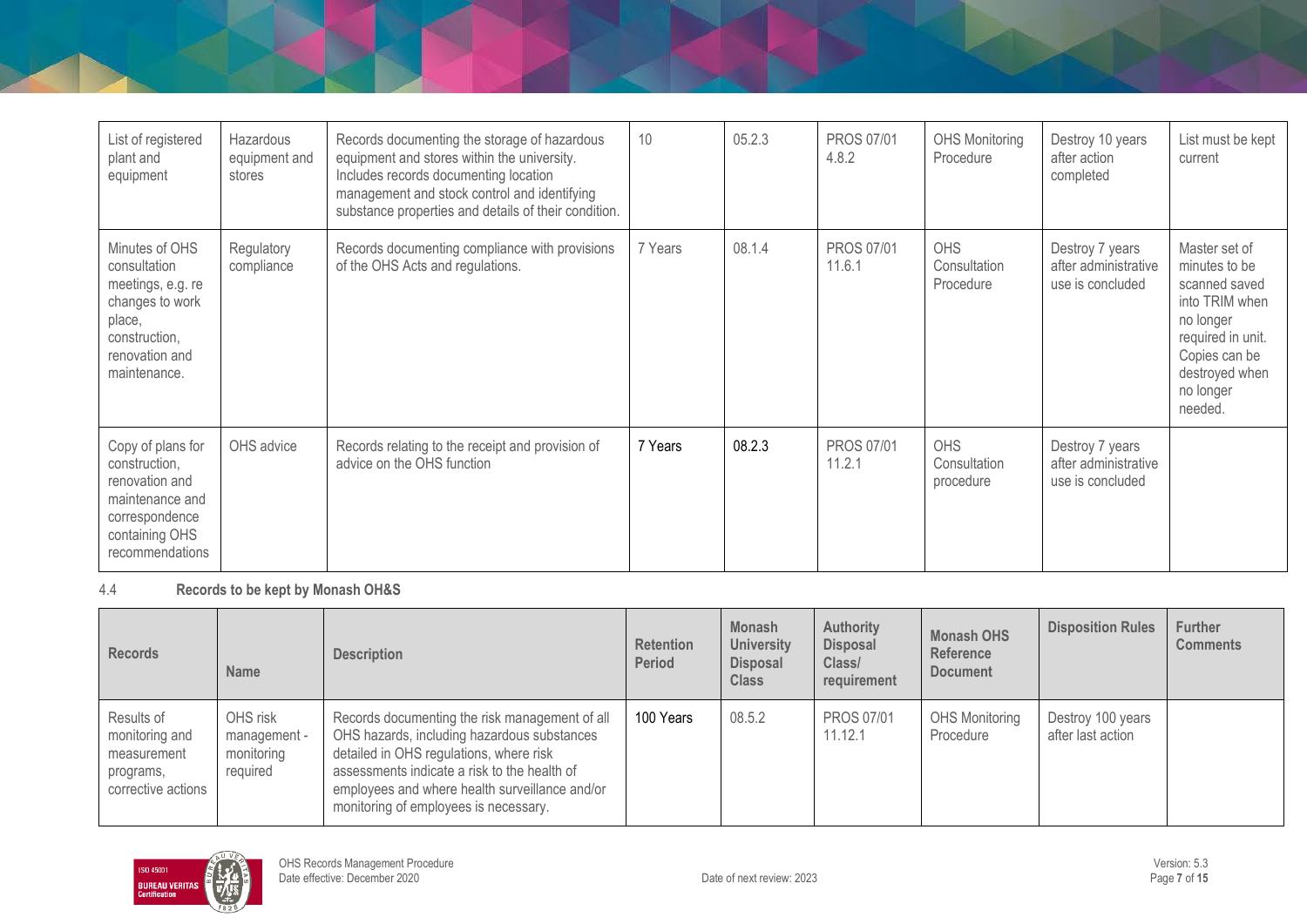| and control<br>plans, including:                                                                                  |                                                    |                                                                                                                                                                                                                                                                                     |              |        |                                                                   |                                          |                                                              |  |
|-------------------------------------------------------------------------------------------------------------------|----------------------------------------------------|-------------------------------------------------------------------------------------------------------------------------------------------------------------------------------------------------------------------------------------------------------------------------------------|--------------|--------|-------------------------------------------------------------------|------------------------------------------|--------------------------------------------------------------|--|
| Results of<br>monitoring and<br>measurement<br>programs,<br>corrective actions<br>and control<br>plans, including | OHS reviews                                        | Records documenting the review and monitoring<br>of OHS programs and operations. Includes<br>documents establishing the review, final report<br>and action plan.                                                                                                                    | 10 Years     | 08.1.1 | <b>PROS 07/01</b><br>11.9.2                                       | <b>OHS Monitoring</b><br>Procedure       | Destroy 10 years<br>after review has<br>occurred.            |  |
| Asbestos<br>Register                                                                                              | Hazardous<br>Substance<br>Register                 | Hazardous substance register (including asbestos<br>register) identifying substance properties and<br>details of their condition.                                                                                                                                                   | 100 Years    | 08.3.2 | <b>PROS 07/01</b><br>14.11.7                                      | Asbestos<br>Management<br>procedure      | Destroy 100<br>years after last<br>entry.                    |  |
| <b>Cooling Towers</b>                                                                                             | Maintenance of<br>cooling towers                   | Records documenting the maintenance, repair<br>and testing of cooling tower systems. Includes<br>operating and maintenance manuals, test results<br>and service log sheets for cooling towers.                                                                                      | 7 Years      | 05.4.5 | <b>PROS 07/01</b><br>14.11.2                                      |                                          | Destroy 7 years<br>after action<br>completed.                |  |
| Noise<br>assessment<br>records                                                                                    | OHS risk<br>management -<br>monitoring<br>required | Records documenting the risk management of all<br>OHS hazards, including hazardous substances<br>detailed in OHS regulations, where risk<br>assessments indicate a risk to the health of<br>employees and where health surveillance and/or<br>monitoring of employees is necessary. | 100 years    | 08.5.2 | <b>PROS 07/01</b><br>11.12.1                                      | <b>OHS Monitoring</b><br>Procedure       | Destroy 100 years<br>after last action.                      |  |
| Legislation<br>documentation<br>for ionising<br>radiation sources                                                 | Regulatory<br>compliance                           | Records documenting compliance with provisions<br>of the OHS Acts and regulations.                                                                                                                                                                                                  | 7 Years      | 08.1.4 | <b>PROS 07/01</b><br>11.6.1                                       | Using lonising<br>Radiation<br>Procedure | Destroy 7 years<br>after administrative<br>use is concluded. |  |
| Unsealed<br>sources license<br>documentation<br>managed by<br>OH&S                                                | Regulatory<br>Compliance                           | Monash University's DHHS Radiation<br>Management License managed by OH&S.                                                                                                                                                                                                           | Indefinitely |        | <b>Radiation Act</b><br>2005.<br>Radiation<br>Regulations<br>2017 | Using lonising<br>Radiation<br>Procedure |                                                              |  |

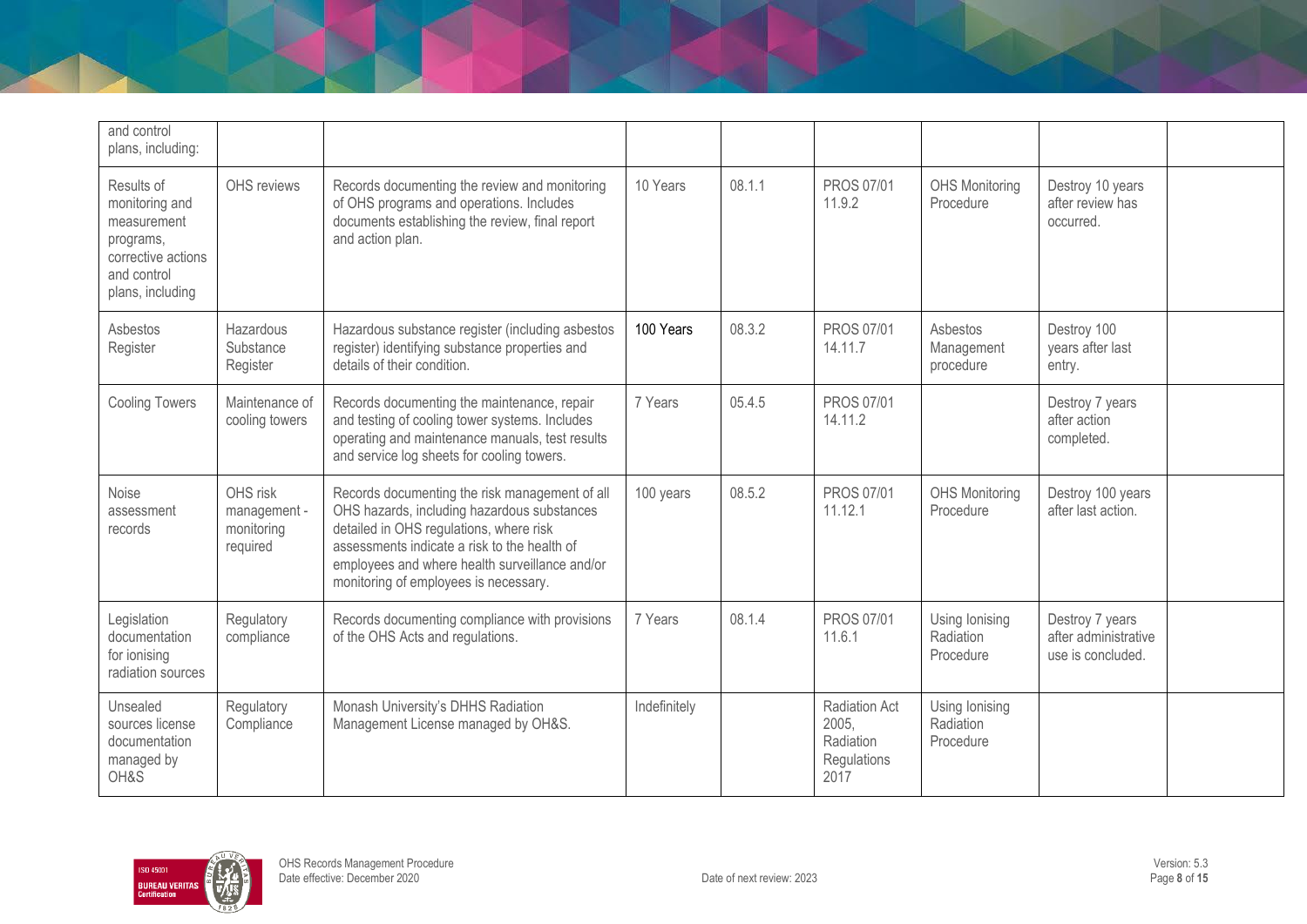| Non-ionising<br>radiation survey<br>reports                                                                                                                                        | Regulatory<br>compliance      | Records documenting compliance with provisions<br>of the OHS Acts and regulations.                                                                                                                                                                           | 7 Years   | 08.1.4 | PROS 07/01<br>11.6.1          | Using Ionising<br>Radiation<br>Procedure                   | Destroy 7 years<br>after administrative<br>use is concluded          |                                                                                                                                                     |
|------------------------------------------------------------------------------------------------------------------------------------------------------------------------------------|-------------------------------|--------------------------------------------------------------------------------------------------------------------------------------------------------------------------------------------------------------------------------------------------------------|-----------|--------|-------------------------------|------------------------------------------------------------|----------------------------------------------------------------------|-----------------------------------------------------------------------------------------------------------------------------------------------------|
| Records of<br>audits, including:<br>$\bullet$ self-audits<br>$\bullet$ internal audits<br>• external audits<br>• certification<br>audits                                           | Audits                        | Records documenting the planning and conduct of<br>external and internal audits relating to the OHS<br>function. Includes copy of final report and records<br>documenting changes to procedures as a result of<br>an audit.                                  | 7 Years   | 08.1.3 | <b>PROS 07/01</b><br>11.4.1   | <b>OHS Audit</b><br>Procedure                              | Destroy 7 years<br>after audit<br>undertaken                         |                                                                                                                                                     |
| Policy<br>documentation                                                                                                                                                            | University-wide<br>policy     | Records documenting a policy, including its<br>formulation, or functional activities, strategic<br>planning and management matters affecting the<br>whole university.                                                                                        | Permanent | 07.7.1 | <b>PROS 07/01</b><br>13.1.1   | <b>OHS Document</b><br>Control &<br>Retention<br>Procedure | <b>Permanent Archive</b><br>after administrative<br>use is concluded | Scanned into<br>TRIM when no<br>longer required in<br>OH&S                                                                                          |
| Improvement<br>notices                                                                                                                                                             | Non-<br>compliance<br>notices | Non-compliance notices issued under OHS<br>legislation.                                                                                                                                                                                                      | 10 years  | 08.1.6 | <b>PROS 07/01</b><br>11.6.3   | Health & Safety<br><b>Issue Resolution</b><br>Procedure    | Destroy 10<br>vears after<br>administrative use<br>is concluded.     |                                                                                                                                                     |
| WorkSafe entry<br>reports                                                                                                                                                          | Routine<br>inspections        | Records documenting routine OHS inspections<br>carried out by WorkCover Victoria as a result of a<br>planned program or safety dispute in the<br>workplace; and other routine inspections of work<br>sites. Includes inspections of hazardous<br>substances. | 10 years  | 08.1.2 | PROS 07/01<br>11.8.2 & 11.8.3 | Health & Safety<br><b>Issue Resolution</b><br>Procedure    | Destroy 10<br>years after<br>administrative use<br>is concluded.     |                                                                                                                                                     |
| Minutes of OHS<br>consultation<br>meetings, e.g.<br>regarding<br>changes to work<br>place,<br>construction,<br>renovation and<br>maintenance,<br>new equipment<br>risk assessments | OHS advice                    | Records relating to the receipt and provision of<br>advice on the OHS function                                                                                                                                                                               | 7 Years   | 08.2.3 | <b>PROS 07/01</b><br>11.2.1   | OHS<br>Consultation<br>Procedure                           | Destroy 7 years<br>after administrative<br>use is concluded          | Master set of<br>minutes to be<br>saved into TRIM<br>when no longer<br>required in unit.<br>Copies can be<br>destroyed when<br>no longer<br>needed. |

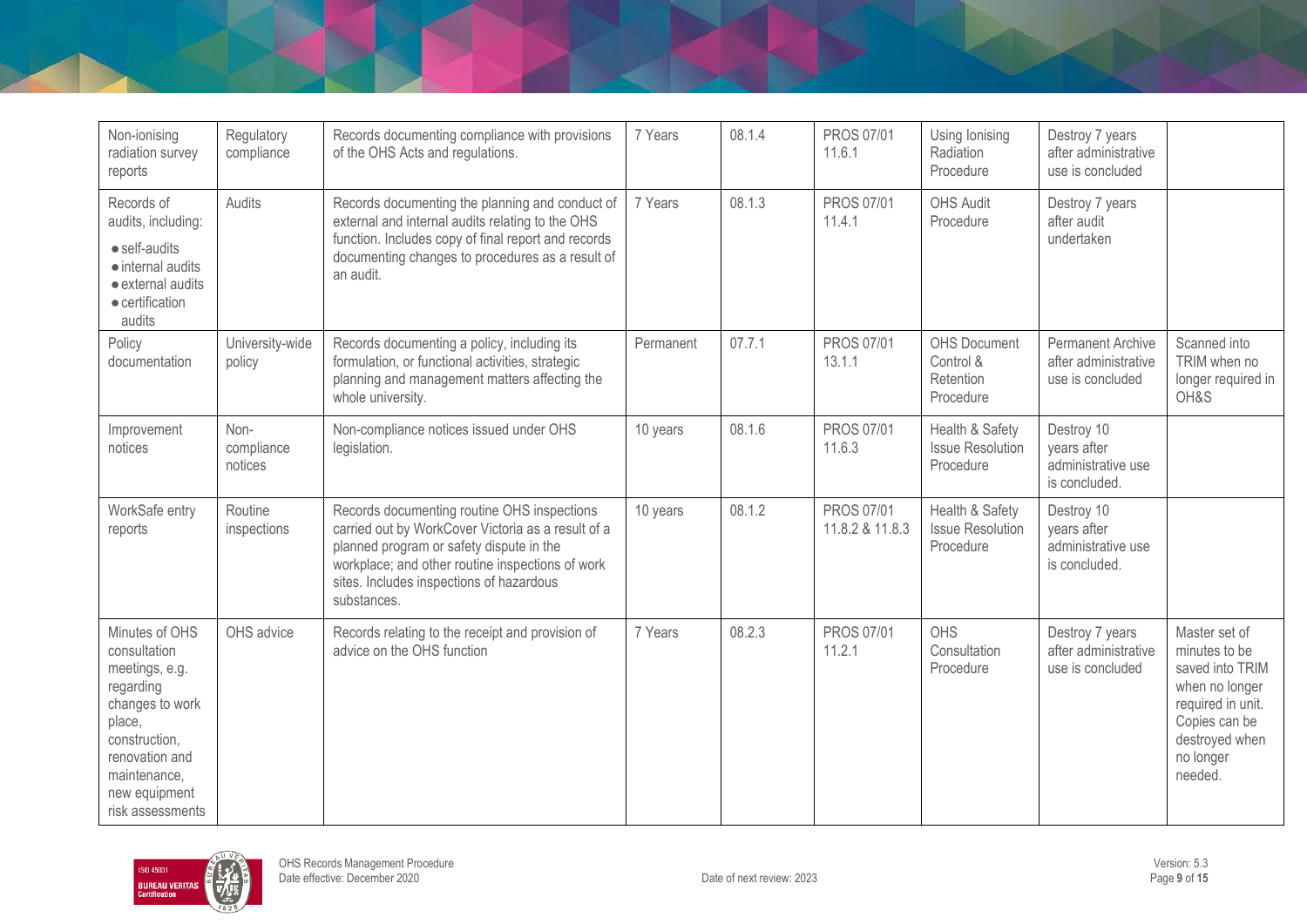| Personal<br>radiation<br>dosimetry results<br>(including OSL) | OHS risk<br>management -<br>monitoring<br>required | Records documenting the risk management of all<br>OHS hazards, including hazardous substances<br>detailed in OHS regulations, where risk<br>assessments indicate a risk to the health of<br>employees and where health surveillance and/or | 100 Years | 08.5.2 | <b>PROS 07/01</b><br>11.12.1 | Using lonising<br>Radiation<br>procedure | Destroy 100 years<br>after last action |  |
|---------------------------------------------------------------|----------------------------------------------------|--------------------------------------------------------------------------------------------------------------------------------------------------------------------------------------------------------------------------------------------|-----------|--------|------------------------------|------------------------------------------|----------------------------------------|--|
|                                                               |                                                    | monitoring of employees is necessary.                                                                                                                                                                                                      |           |        |                              |                                          |                                        |  |

4.5 **Records to be kept by OH&S Health team (confidential files)**

| <b>Records</b>                           | <b>Name</b>                                           | <b>Description</b>                                                                                                                                                                                                                                                                                 | <b>Retention</b><br><b>Period</b> | <b>Monash</b><br><b>University</b><br><b>Disposal</b><br>class | <b>Authority</b><br>disposal class<br>/requirement | <b>Monash OHS</b><br><b>Reference</b><br><b>Document</b>                                                                                                                    | <b>Disposition Rules</b>                                                 | <b>Further</b><br><b>Comment</b>                               |
|------------------------------------------|-------------------------------------------------------|----------------------------------------------------------------------------------------------------------------------------------------------------------------------------------------------------------------------------------------------------------------------------------------------------|-----------------------------------|----------------------------------------------------------------|----------------------------------------------------|-----------------------------------------------------------------------------------------------------------------------------------------------------------------------------|--------------------------------------------------------------------------|----------------------------------------------------------------|
| <b>Health</b><br>surveillance<br>results | OHS risk<br>management -<br>monitoring<br>required    | Records documenting the risk management of all<br>OHS hazards, including hazardous substances<br>detailed in OHS regulations, where risk<br>assessments indicate a risk to the health of<br>employees and where health surveillance and/or<br>monitoring of employees is necessary.                | 100 Years                         | 08.5.2                                                         | <b>PROS 07/01</b><br>11.12.1                       | Health<br>surveillance<br>procedure                                                                                                                                         | Destroy 100 years<br>after last action                                   | WorkSafe<br>Information on<br>Health<br>Monitoring             |
| <b>Risk</b><br>Assessments               | OHS risk<br>management -<br>no monitoring<br>required | Records documenting the risk management of<br>OHS hazards where risk assessments indicate no<br>risk to the employees and where no health<br>surveillance and/or monitoring is required.                                                                                                           | 30 Years                          | 08.5.3                                                         | <b>PROS 07/01</b><br>11.12.2                       | <b>Risk</b><br>Management                                                                                                                                                   | Destroy 30 years<br>after last action                                    | Records are<br>automatically<br>stored on the<br>SARAH system. |
| Medical<br>consultation<br>records       | Employment<br>history - staff<br>exposed to<br>hazard | Records which may or may not be part of a<br>consolidated employment history and document<br>personnel including employees, volunteers etc.,<br>who have had exposure to hazardous substances<br>such as asbestos, or who were located at places<br>identified as containing hazardous substances. | 100 years                         | 09.14.4                                                        | <b>PROS 07/01</b><br>12.5.3 & 12.5.6               | Protecting<br>unborn and<br>breast-fed<br>children from the<br>effects of<br>maternal<br>exposure to<br>chemicals,<br>biologicals,<br>animals and<br>radiation<br>procedure | Destroy 100 years<br>after date of<br>separation. from<br>the University |                                                                |

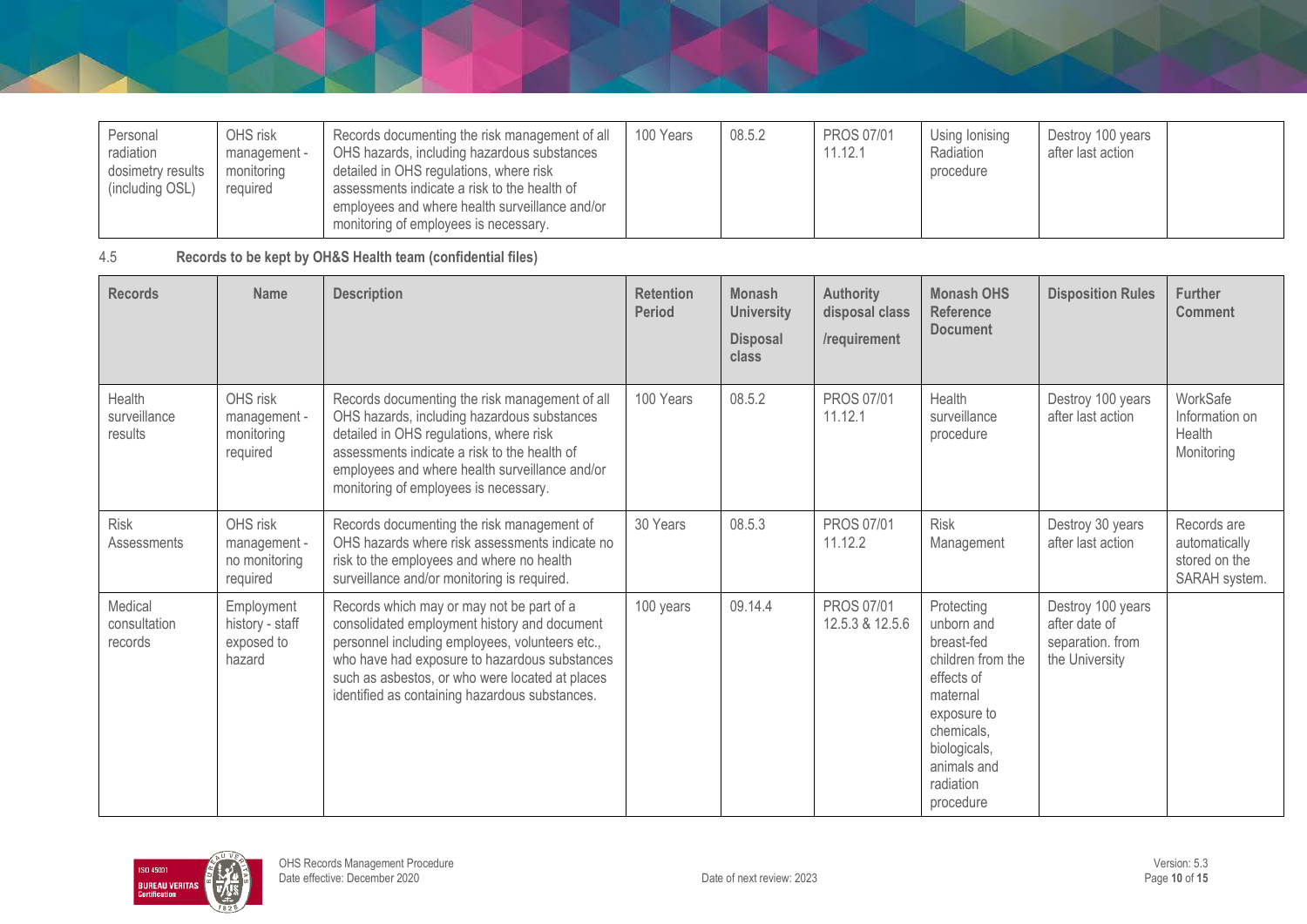| Immunisation<br><b>Histories</b>                                             | OHS risk<br>management -<br>monitoring<br>required | Records documenting the risk management of all<br>OHS hazards, including hazardous substances<br>detailed in OHS regulations, where risk<br>assessments indicate a risk to the health of<br>employees and where health surveillance and/or<br>monitoring of employees is necessary. | 100 years | 08.5.2 | PROS 07/01<br>11.12.1        | <b>Using Biologicals</b><br>and Animals<br>procedure<br>Immunisation<br>procedure<br>Health<br>Surveillance<br>Procedure                                                                                                | Destroy 100 years<br>after date of<br>separation. |  |
|------------------------------------------------------------------------------|----------------------------------------------------|-------------------------------------------------------------------------------------------------------------------------------------------------------------------------------------------------------------------------------------------------------------------------------------|-----------|--------|------------------------------|-------------------------------------------------------------------------------------------------------------------------------------------------------------------------------------------------------------------------|---------------------------------------------------|--|
| Bioassay and<br>internal exposure<br>results (where<br>collected by<br>OH&S) | OHS risk<br>management -<br>monitoring<br>required | Records documenting the risk management of all<br>OHS hazards, including hazardous substances<br>detailed in OHS regulations, where risk<br>assessments indicate a risk to the health of<br>employees and where health surveillance and/or<br>monitoring of employees is necessary. | 100 years | 08.5.2 | <b>PROS 07/01</b><br>11.12.1 | Using lonising<br>radiation<br>procedure<br>Protecting<br>unborn and<br>breast-fed<br>children from the<br>effects of<br>maternal<br>exposure to<br>chemicals,<br>biologicals,<br>animals and<br>radiation<br>procedure | Destroy 100 years<br>after last action.           |  |

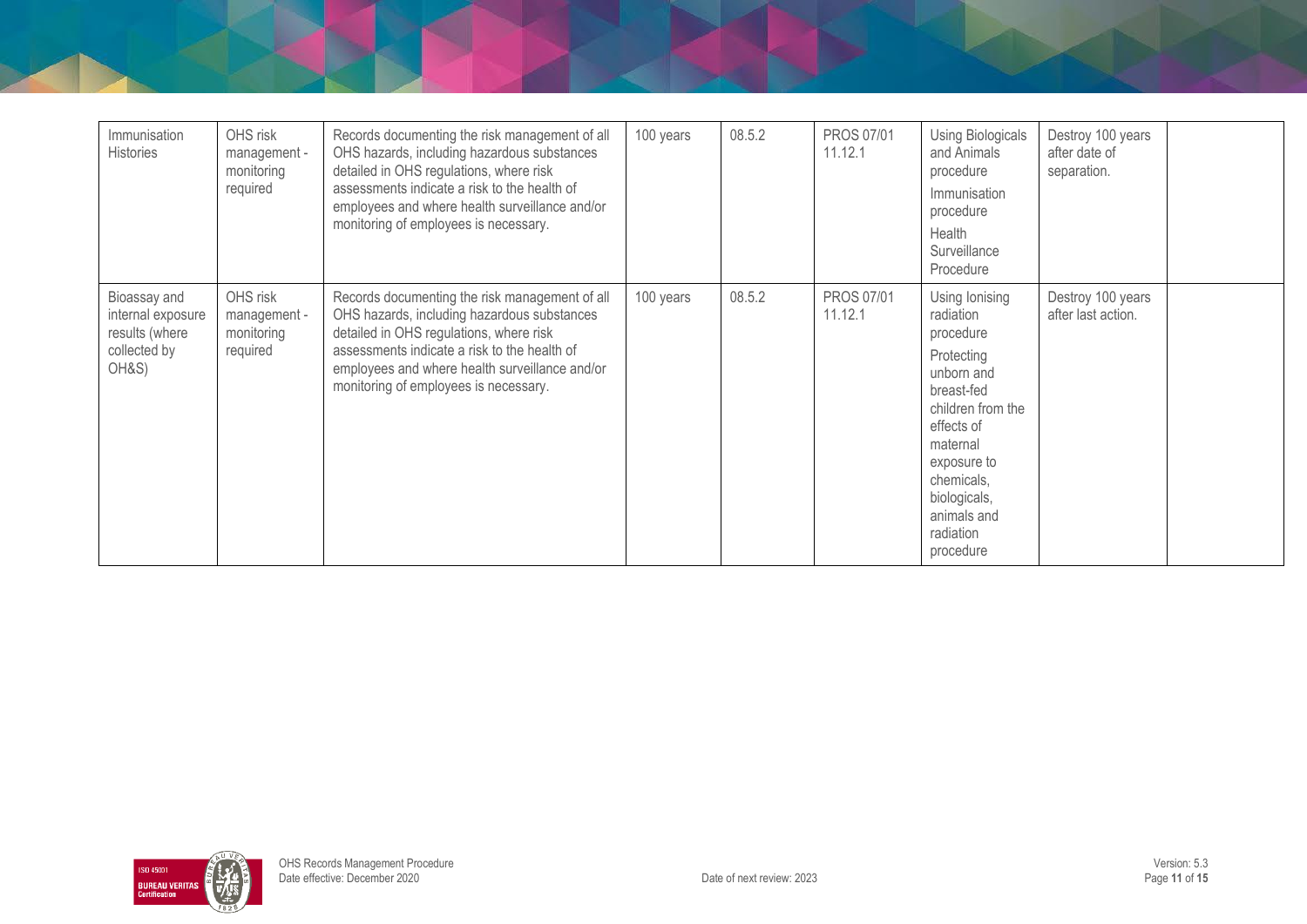| 4.6 | Records to be kept by Monash Talent and Leadership Development (MTLD) |
|-----|-----------------------------------------------------------------------|
|-----|-----------------------------------------------------------------------|

| <b>Records</b>                                                                                                                 | <b>Name</b>                      | <b>Description</b>                                                                                                                                                                                                    | <b>Retention</b><br><b>Period</b> | <b>Monash</b><br><b>University</b><br><b>Disposal</b><br><b>Class</b> | <b>Authority</b><br><b>Disposal</b><br><b>Class/require</b><br>ment | <b>Monash OHS</b><br><b>Reference</b><br><b>Document</b> | <b>Disposition Rules</b>                                      | <b>Further</b><br><b>Comments</b>                    |
|--------------------------------------------------------------------------------------------------------------------------------|----------------------------------|-----------------------------------------------------------------------------------------------------------------------------------------------------------------------------------------------------------------------|-----------------------------------|-----------------------------------------------------------------------|---------------------------------------------------------------------|----------------------------------------------------------|---------------------------------------------------------------|------------------------------------------------------|
| Training records<br>of training<br>provided by<br>MTLD, including:<br>Attendees<br>Short description<br>of training<br>content | Training<br><b>Records</b>       | Records detailing administrative arrangements<br>supporting the conduct of training courses run<br>internally by the university. Includes processing<br>instructions, venue bookings, hire of equipment,<br>catering. | 7 years                           | 08.1.4                                                                | <b>PROS 07/01</b><br>11.6.1                                         | OHS Induction<br>and Training<br>Procedure               | Destroy 7 years aft<br>er administrative<br>use is concluded. | Records are in<br>the<br>myDevelopment<br>data base. |
| Training course<br>evaluation sheets                                                                                           | Training<br>Evaluation<br>Record | Records detailing administrative arrangements<br>supporting the conduct of training courses run<br>internally by the university. Includes processing<br>instructions, venue bookings, hire of equipment,<br>catering. | 2 years                           | 09.13.2                                                               | <b>PROS 07/01</b><br>17.7.3                                         | OHS Induction<br>and Training<br>Procedure               | Destroy 2 years aft<br>er administrative<br>use is concluded. | Records are in<br>the<br>myDevelopment<br>data base  |

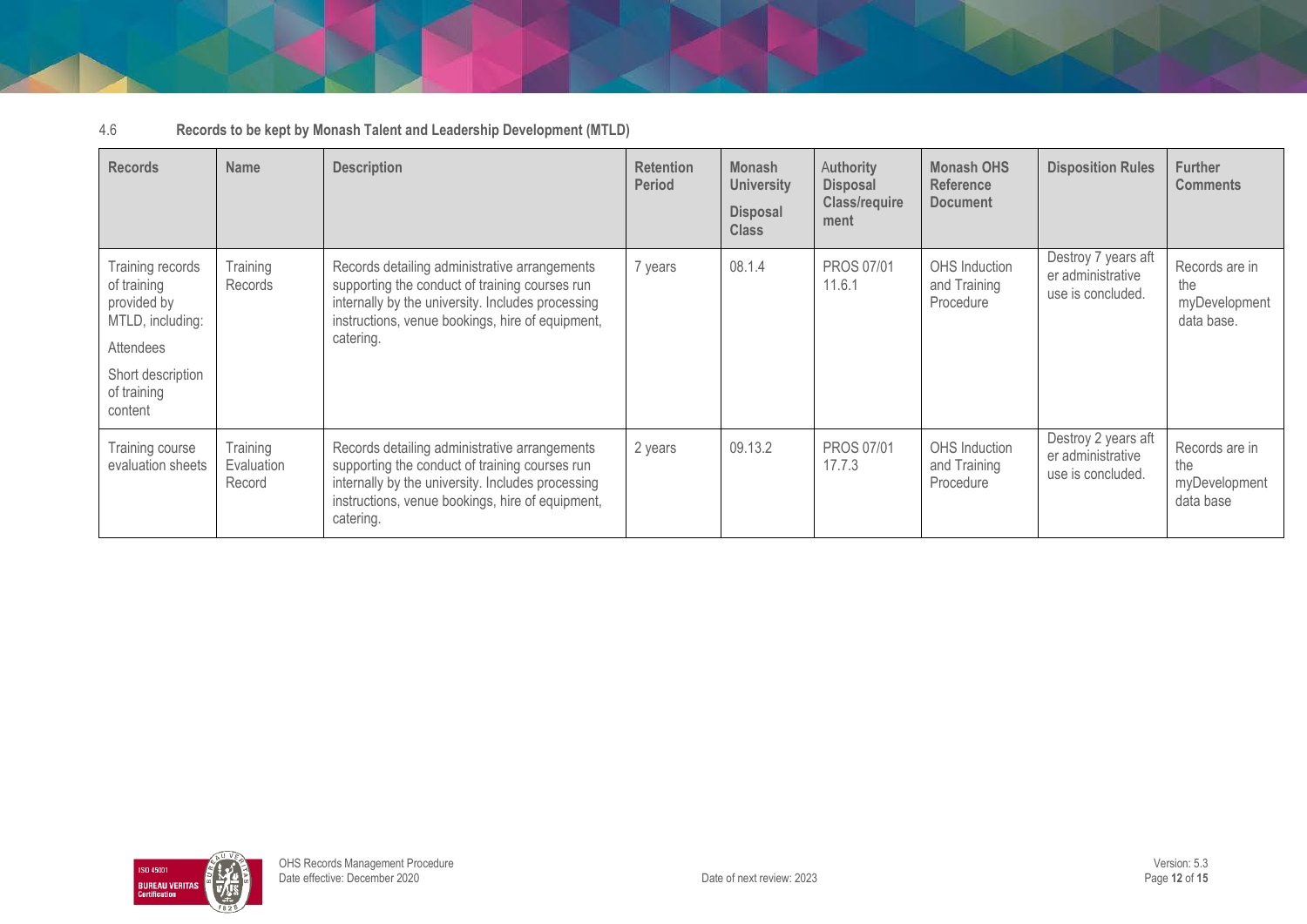# **DEFINITIONS**

A comprehensive list of definitions is provided in the **Definitions tool**. Definitions specific to this procedure are provided below.

| <b>Key word</b>                                   | <b>Definition</b>                                                                                                                |
|---------------------------------------------------|----------------------------------------------------------------------------------------------------------------------------------|
| <b>Disposal Class</b>                             | Classes of documents/records with the same retention and disposal sentence.                                                      |
| Reference Document                                | The OHS procedure that generates the record.                                                                                     |
| <b>Retention and Disposal</b><br><b>Authority</b> | The legal authority giving instructions on how long records should be kept, whether they may be<br>destroyed and when.           |
| <b>Retention Period</b>                           | The length of time that a record must be kept to satisfy the University's administrative, evidentiary and<br>legal requirements. |

## **GOVERNANCE**

| Parent policy                | <b>OHS&amp;W Policy</b>                                                                                    |
|------------------------------|------------------------------------------------------------------------------------------------------------|
| <b>Supporting procedures</b> | <b>Electrical Safety Procedure</b>                                                                         |
|                              | <b>First Aid Procedure</b>                                                                                 |
|                              | <b>Health and Safety Issue Resolution Procedure</b>                                                        |
|                              | <b>Health Surveillance Procedure</b>                                                                       |
|                              | <b>Immunisation Procedure</b>                                                                              |
|                              | Managing OHS Hazards and Incidents Procedure                                                               |
|                              | <b>OHS Contractor Management Procedure</b>                                                                 |
|                              | <b>OHS Document Control and Retention Procedure</b>                                                        |
|                              | <b>OHS Induction and Training Procedure</b>                                                                |
|                              | <b>OHS Management System Audit Procedure</b>                                                               |
|                              | <b>OHS Monitoring Procedure</b>                                                                            |
|                              | <b>OHS Risk Management Procedure</b>                                                                       |
|                              | OHS Roles, Responsibilities and Committees Procedure                                                       |
|                              | Protecting unborn and breast-fed children from the effects of maternal exposure to chemicals, biologicals, |
|                              | animals and radiation Procedure                                                                            |
|                              | <b>Using Biologicals and Animals procedure</b>                                                             |
|                              | <b>Using Chemicals Procedure</b>                                                                           |
|                              | <b>Using Ionising Radiation Procedure</b>                                                                  |
| <b>Supporting schedules</b>  | N/A                                                                                                        |
| <b>Associated procedures</b> | <b>Monash University Procedures</b>                                                                        |
|                              | Recordkeeping: Retention and Disposal of University Records Procedures                                     |
|                              | <b>Australian and International Standards</b>                                                              |
|                              | AS/NZS 1894: 1997 Storage and handling of non-flammable cryogenic and refrigerated liquids                 |
|                              | AS/NZS 1940: 2004 Storage and handling of flammable and combustible liquids                                |
|                              | AS/NZS 2243.1: 2005 Safety in Laboratories - Planning and operational aspects                              |
|                              | 2243.2: 2006 Safety in Laboratories - Chemical aspects                                                     |
|                              | 2243.3: 2010 Safety in Laboratories - Microbiological safety & containment                                 |
|                              | 2243.4: 2018 Safety in Laboratories - lonizing radiations                                                  |
|                              | 2243.5: 2004 Safety in Laboratories - Non-ionizing radiations                                              |
|                              | 2243.5: 2004 Non Ionizing Radiation - Electromagnetic, sound and ultrasound                                |
|                              | 2243.6: 2010 Safety in Laboratories - Plant and Equipment Aspects                                          |
|                              | 2243.8: 2014 Safety in Laboratories - Fume cupboards                                                       |

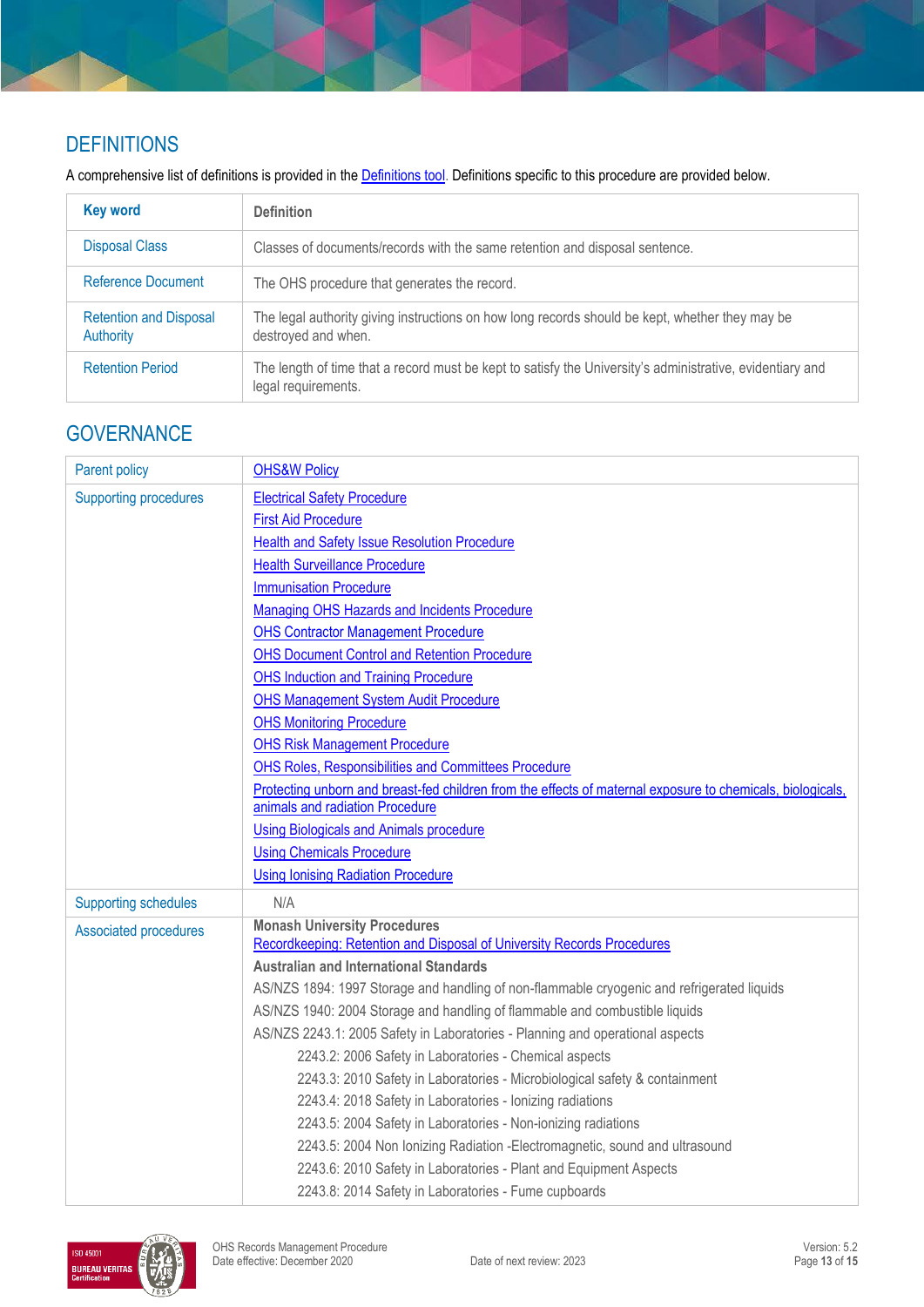|                            | 2243.9: 2009 Safety in Laboratories - Recirculating fume cabinets                                |
|----------------------------|--------------------------------------------------------------------------------------------------|
|                            | 2243.10: 2004 Safety in Laboratories - Storage of chemicals                                      |
|                            | AS/NZS 2982: 2010 Laboratory Design and Construction                                             |
|                            | AS/NZS 3760:2010 In-service safety inspection and testing of electrical equipment                |
|                            | AS/NZS 3000:2018 Electrical Installations (known as the AUS/NZ Wiring Rules)                     |
|                            | AS/NZS 3100:2017 Approval and test specification - General requirements for electrical equipment |
|                            | AS/ ISO 31000:2018 Risk Management - Guidelines                                                  |
|                            | AS 3745: 2010 - Planning for emergencies in facilities                                           |
|                            | ISO 45001:2018 Occupational Health and Safety Management Systems                                 |
| <b>Related legislation</b> | Accident Compensation (Occupational Health and Safety) Act 1996                                  |
|                            | Crimes (Document Destruction) Act 2006                                                           |
|                            | Dangerous Goods Act 1985 (Vic)                                                                   |
|                            | Dangerous Goods (Storage and Handling) Regulations 2012                                          |
|                            | Environment Protection Act 2017                                                                  |
|                            | Evidence (Document Unavailability) Act 2006                                                      |
|                            | Gene Technology Act 2001                                                                         |
|                            | Gene Technology Regulations 2011                                                                 |
|                            | Public Health and Wellbeing Act 2008 (Vic)                                                       |
|                            | Health (Infectious Diseases) Regulations 2001                                                    |
|                            | Health Records Regulations 2012                                                                  |
|                            | Occupational Health and Safety Act 2004 (Vic)                                                    |
|                            | Occupational Health and Safety Regulations 2017 (Vic)                                            |
|                            | Drugs, Poisons and Controlled Substances Act 1981                                                |
|                            | Drugs, Poisons and Controlled Substances Regulations 2017                                        |
|                            | Public Records Act 1973                                                                          |
|                            | Radiation Act 2005                                                                               |
|                            | <b>Biosecurity Act 2015</b>                                                                      |
|                            | <b>Biosecurity Regulations 2016</b>                                                              |
| Category                   | Operational                                                                                      |
| Approval                   | Chief Operating Officer & Senior Vice-President                                                  |
|                            | 1 December 2020                                                                                  |
| Endorsement                | Monash University OHS Committee                                                                  |
|                            | 17 November 2020                                                                                 |
| Procedure owner            | Health, Safety and Wellbeing Manager                                                             |
| Date effective             | December 2020                                                                                    |
| <b>Review date</b>         | 2023                                                                                             |
| Version                    | 5.3 (Minor amendments effective 17 December 2021)                                                |
| <b>Content enquiries</b>   | ohshelpline@monash.edu                                                                           |

# DOCUMENT HISTORY

| <b>Version</b> | Date Approved | Changes made to document                            |
|----------------|---------------|-----------------------------------------------------|
|                | November 2010 | OHS Records Management at Monash University, v2     |
|                | August 2013   | 1. Changed name to OHS Records Management Procedure |